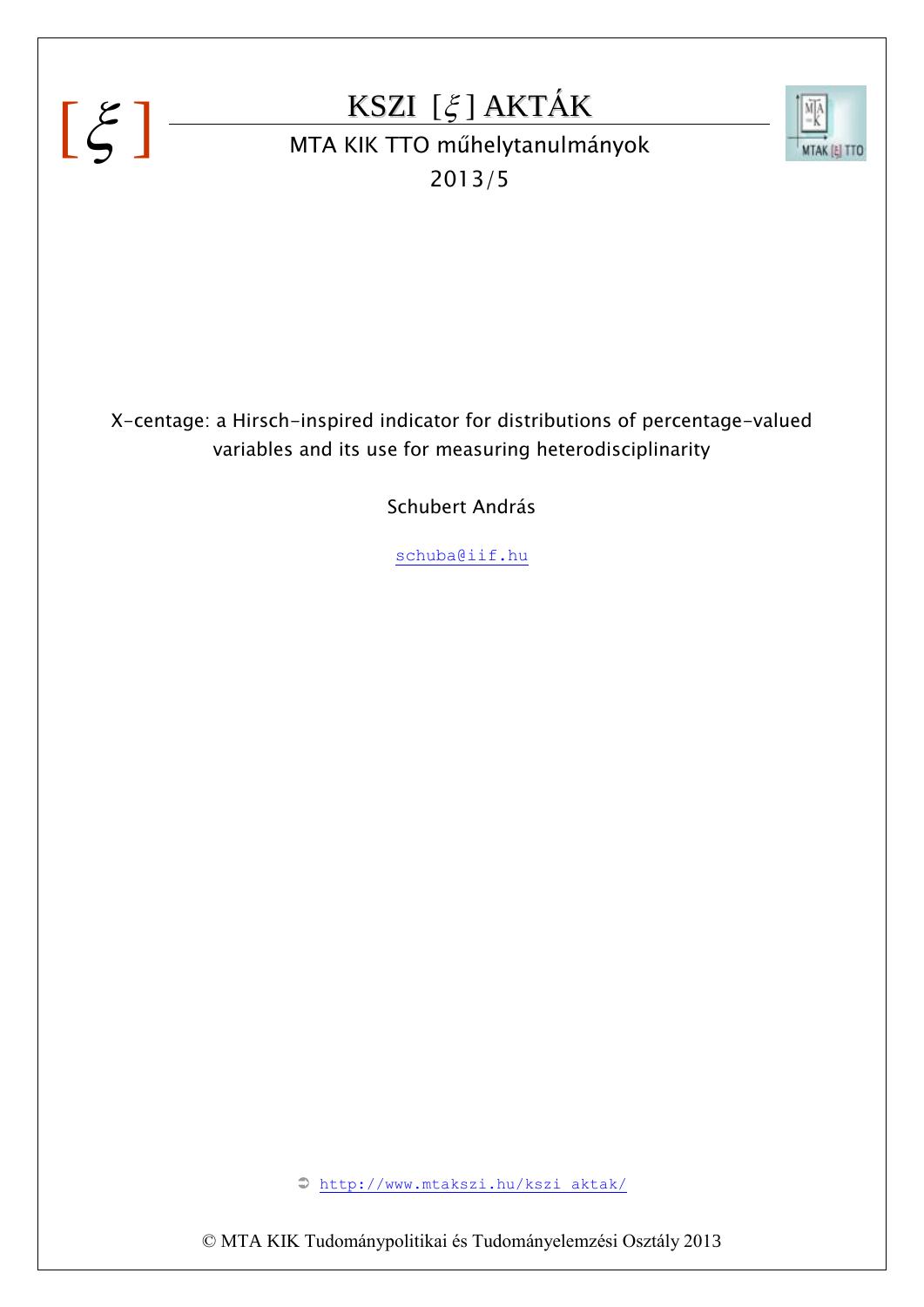#### **X-centage: a Hirsch-inspired indicator for distributions of percentage-valued variables and its use for measuring heterodisciplinarity**

*András Schubert*

Department of Science Policy and Scientometrics, Library and Information Center of the Hungarian Academy of Sciences, Budapest, Hungary

#### **Summary**

The present paper introduces two independent concepts.

*X-centage* is a statistical indicator characterizing distributions of percentage-valued variables in a vein similar to Hirsch's h-index.

*Heterodisciplinarity* is a measure of polydisciplinarity using the disciplinary categorization of references and/or citations.

The Journal Citation Reports database is used for an empirical study of using the X-centage for measuring reference heterodisciplinarity of science fields.

#### **Introduction**

The original h-index [1] and its direct generalizations outside the realm of citation distributions (e.g. [2]–[5]) are based on the equality of the value of a variable and its rank in an ordered sample. The success of the use of these indices, therefore, largely depends on a fortunate equality (at least, in order of magnitude) between the sample size and the top values of the variable.

The index introduced in this paper also hinges on the equality of the value of a variable and its position in the distribution, but in a quite different context.

## **Methodology**

#### *Definition and demonstration of the index*

The distributions considered here have variables of percentage values. As an everyday example we may consider the alcohol content of various beverages in a given stock. In this case, the cumulative frequency distribution, F(X), has the meaning: how many percentages of the total stock contain less than or equal to X percentages of alcohol; its complement,  $G(X) = 1 - F(X)$ .

The definition of the X-centage value,  $X^*$ , is as follows:  $X^*$  is the smallest X value for which  $G(X) < X$ . In more formal wording (thankfully acknowledged to one of the referees of the paper):  $X^* = \text{argmin}_X(G(X) - X)$ .

In the above example, if 90% of the stock contains at least 90% alcohol and less than 90% contains more than 90%, then  $X^* = 90\%$ .

If X has a constant value,  $X_0$  (the full stock consists of beverages of the same alcohol percentage), then obviously,  $X^* = X_0$ . (The distribution function in this case is the step function:  $F(X) = 0$  for  $X < X_0$ ,  $F(X) = 1$  for  $X \ge X_0$ .) In this case, of course,  $X^*$  is equal to the mean value of the distribution.

#### *X-centage and other indicators of the distribution*

The behavior of the X-centage and its relation to other statistics will be demonstrated on the example of the beta distribution [6].

The beta distribution is a two-parameter distribution with the cumulative frequency distribution  $F(X) = I_X(a,b)$  with  $0 \le X \le 1, a \ge 0, b \ge 0$ ,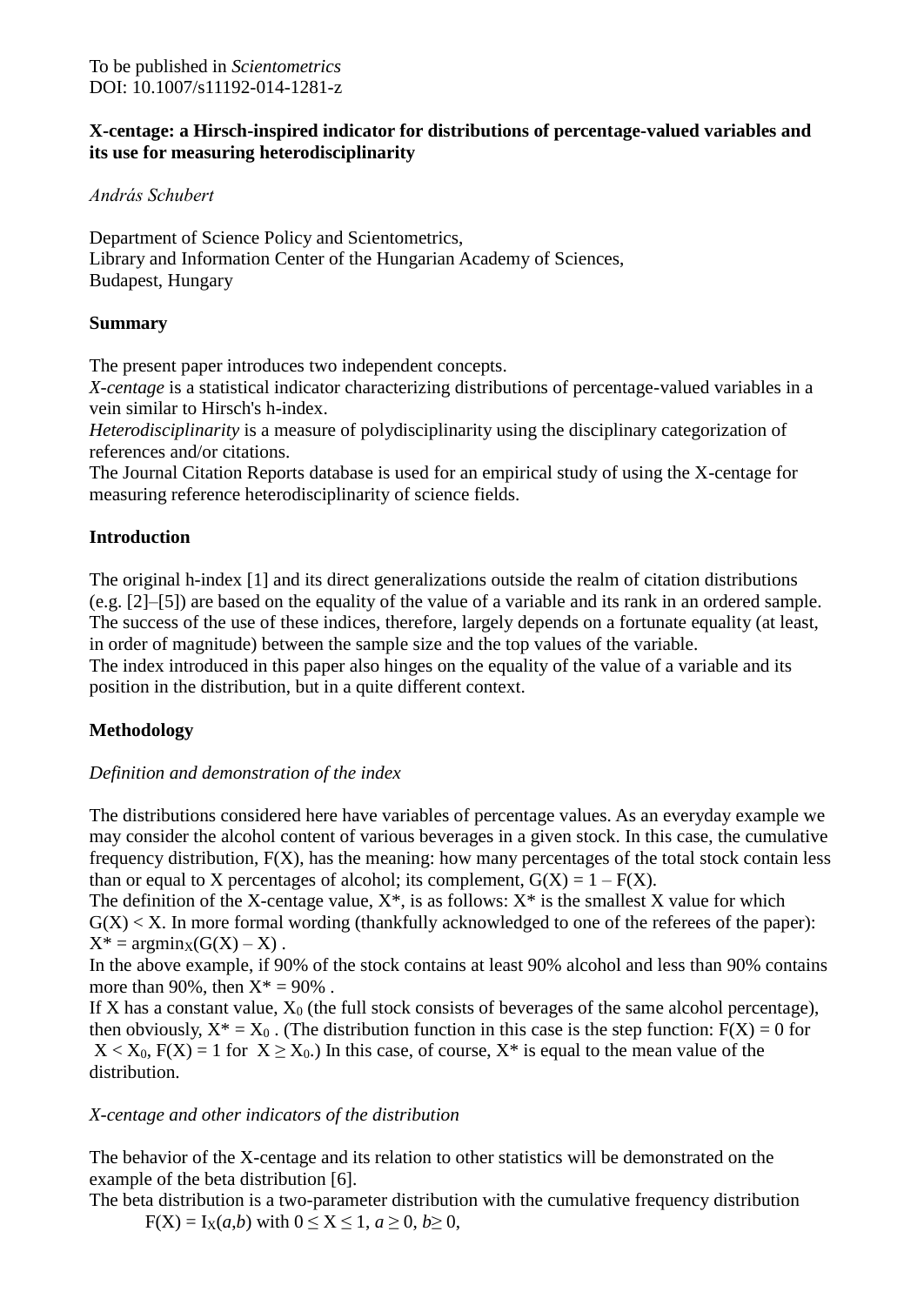where  $I_X(a,b)$  is the regularized incomplete Beta-function:

 $I_X(a,b) = \int_0^X t^{a-1} (1-t)^{b-1} dt / \int_0^1 t^{a-1} (1-t)^{b-1} dt$ .

The beta distribution is rather flexible. With a proper choice of the parameters practically all unimodal distributions with a range of [0,1] can be well approximated. As special cases, it includes the uniform distribution ( $a = 1$ ,  $b = 1$ ,  $F(X) = X$ ) and the power function distribution ( $b = 1$ ,  $F(X) = X^a$ ).

In case of uniform distribution, the defining equality is  $G(X) = 1 - F(X) = 1 - X = X$ ,  $X^* = 50\%$ , i.e.,  $X^*$  is, again, equal to the mean value of the distribution.

If the distribution of X is a power function,  $F(X) = X^a$ , then the mean value of  $G(X)$  is  $a/(a+1)$ , and  $X^*$  is the solution of the equation  $X^a + X - 1 = 0$ .

Figure 1 illustrates the graphical solution of the equation for a few selected values of *a*. This graphical procedure can be used for determining the  $X^*$  value in the general case for arbitrary empirical distribution functions, as well.  $X^*$  is represented on the diagram as the intersection of the  $G(X)$  curve with the straight line  $G(X) = X$  (marked on the figure by red asterisk).



Figure 1 The graphical determination of the X\* value for power functions with selected *a* parameters  $X^*$  is represented by the intersection of the G(X) curve with the straight line G(X) = X (marked by red asterisk).

Within the power function distribution family there is a clear monotonous relation between the Xcentage and the mean value. At the same time, the difference  $(X^*$ —Mean) has a strong positive correlation with the skewness of the distribution but is, apparently, uncorrelated with the standard deviation.

This relation appears to be generally valid in the two-parameter beta distribution. Figures 2 and 3 show the correlation between  $X^*$  vs the mean value, as well as the standard deviation and the skewness vs  $(X^*$ -Mean), respectively. The plots are based on beta distributions with integer values of *a* and *b* in the range  $[1,10]$ .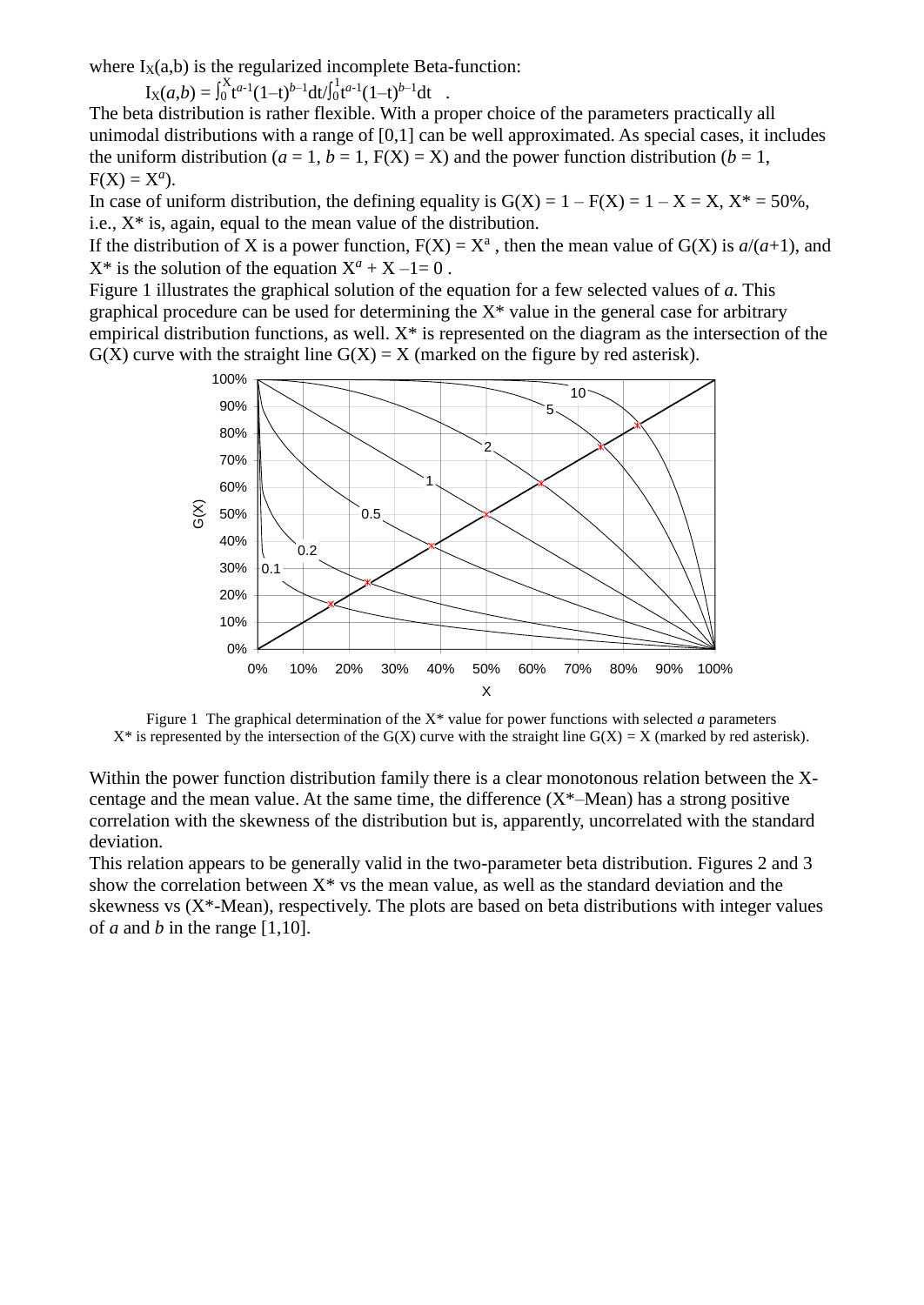

Figure 2 Plot of the mean value of beta distributions with selected *a* and *b* parameters vs  $X^*$ 



Figure 3 Plot of the standard deviation and the skewness of beta distributions with selected *a* and *b* parameters vs the difference (X\*–Mean)

Based on the experiences gained with the beta distribution as model, it can be said that just as Hirsch's h-index combines the sample size and the mean value in a single measure, X-centage combines the location (mean value) and the asymmetry (skewness) of the distribution of a percentage-valued variable in a single indicator. To find the exact nature of the dependence requires further studies.

#### *Defining the disciplinary character of journals through references and citations*

It is a standard practice to study journal interdisciplinarity (as well as multidisciplinarity, pluridisciplinarity, transdisciplinarity and the like) through the citation and reference structure of the journals (see, e.g.,  $[7-9]$ ).

Let us consider now a set of journals classified into disciplines (categories, subject areas, etc.). Most advantageously, let these categories be mutually exclusive (like, e.g., the field categorization used in Thomson–Reuters Essential Science Indicators (ESI) [10]).

The *reference heterodisciplinarity* of a journal is defined then as the percentage share of references in the journal given to sources outside the discipline (field) of the journal itself. ("Reference multidisciplinarity" as defined in [8] for single papers.)

Likewise, the *citation heterodisciplinarity* of a journal is defined as the percentage share of citations to the journal received from sources outside the discipline (field) of the journal itself.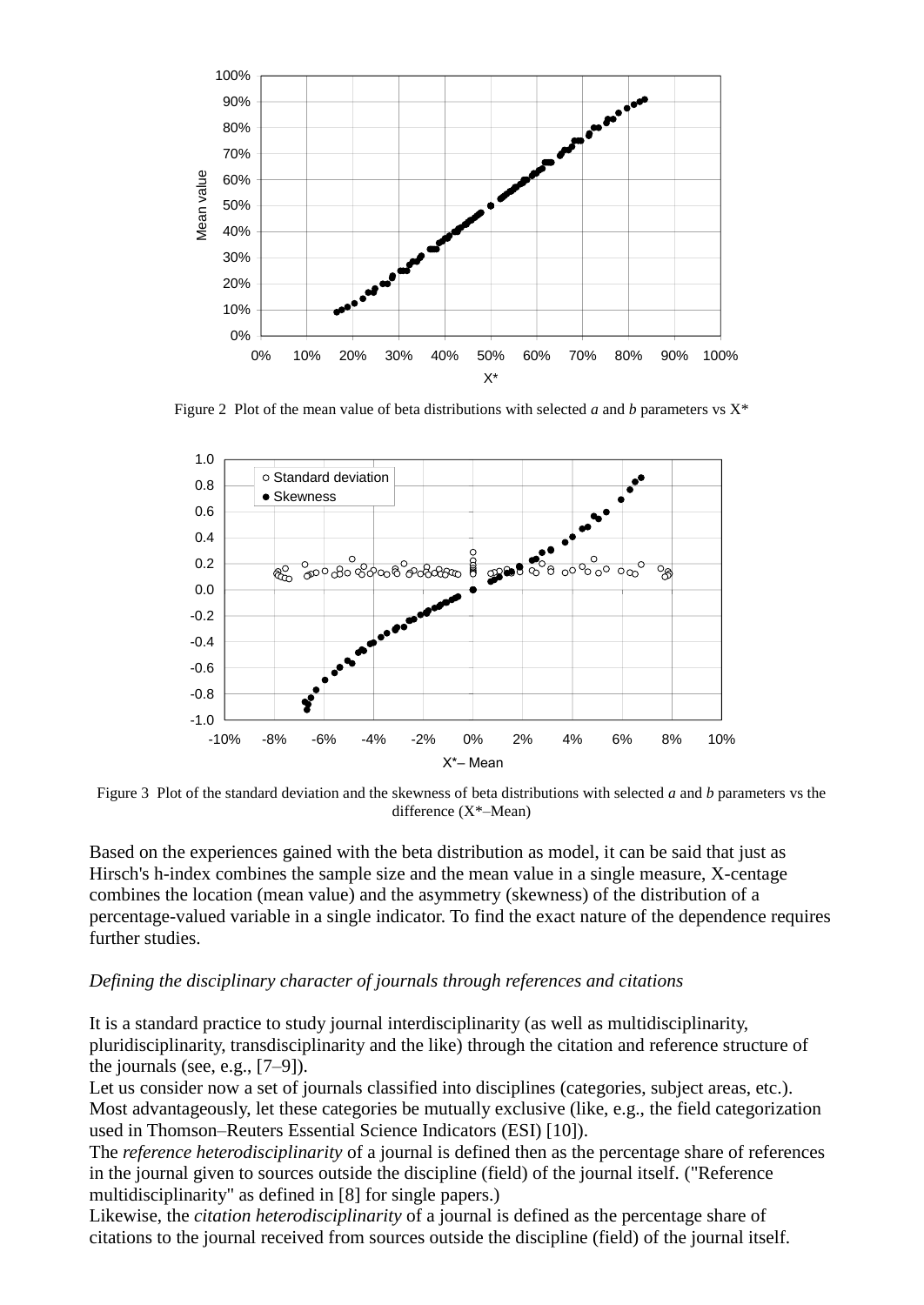Low values of heterodisciplinarity indicate strong monodisciplinary character of the journal, while higher values show polydisciplinarity (whether we call it inter-, multi-, trans- or any other disciplinarities).

The somewhat unusual term heterodisciplinarity is used here to clearly distinguish the here defined indicator from the multitude of other \*-disciplinarity variants. Actually our indicator is practically identical with the Citation Outside Category indicator of cross-disciplinarity as defined by Porter & Chubin [7], however, since then the term cross-disciplinarity has been used in various other contexts, as well. The relation of these related terms has been and certainly will be the target of separate studies (as initiated, e.g., in [9]).

#### *Measuring heterodisciplinarity with the X-centage indicator*

The heterodisciplinarity of a science field can be measured by the X-centage indicator as follows: if  $X\%$  of the journals of the field has a heterodisciplinarity of at least  $X\%$ , and less than  $X\%$  has more than X%, then X% is the X-centage value of the heterodisciplinarity of the field.

Of course, both reference and citation heterodisciplinarity can be measured this way.

#### **Results**

For an empirical study, data of the "Citing Journal Package" of the Thomson–Reuters 2006 Journal Citation Reports database (JCR; SCI and SSCI editions combined) were used. All source journals covered by the database were recategorized into the ESI fields. The data of a total of 7419 journals were processed. References to all source journals receiving at least 2 references were taken into account in the study. Thus, both cited and citing journals could be uniquely assigned to one of the 22 ESI science fields. For each journal, thereby, the reference heterodisciplinarity could be calculated as defined above.

The graphical determination of the reference heterodisciplinarity of the 22 ESI fields is demonstrated in the Appendix. The X-centage values are represented by the intersection of the  $G(X)$  curve with the straight line  $G(X) = X$  (marked by a red asterisk).

The X-centage value and the basic statistical indicators of the 22 ESI fields are given in Table 1. The field "Multidisciplinary" containing only 17 journals and definitely not representing a specific field (discipline) is disregarded from the analysis. (Although its heterodisciplinarity, as could be expected, is extremely high.)

| ESI field                    | $X^*$ | Mean   | $X^*$ -Mean | Standard  | <b>Skewness</b> |
|------------------------------|-------|--------|-------------|-----------|-----------------|
|                              |       | value  |             | Deviation |                 |
| Multidisciplinary            | 73.3% | 73.12% | 0.2%        | 23.42%    | $-187.82%$      |
| Pharmacology & Toxicology    | 72.6% | 76.72% | $-4.1%$     | 15.55%    | $-154.65%$      |
| Molecular Biology & Genetics | 63.7% | 68.01% | $-4.3%$     | 14.39%    | $-29.10%$       |
| Biology & Biochemistry       | 63.5% | 67.74% | $-4.2\%$    | 11.89%    | $-26.15%$       |
| Immunology                   | 62.5% | 67.35% | $-4.9\%$    | 9.87%     | 77.29%          |
| Microbiology                 | 62.3% | 65.92% | $-3.6%$     | 10.46%    | 1.94%           |
| <b>Agricultural Sciences</b> | 52.6% | 56.52% | $-3.9\%$    | 19.67%    | $-2.81%$        |
| Environment/Ecology          | 51.4% | 55.03% | $-3.6%$     | 15.99%    | 56.49%          |
| Neuroscience & Behavior      | 50.0% | 51.08% | $-1.1%$     | 11.77%    | 41.00%          |
| <b>Materials Sciences</b>    | 48.4% | 48.73% | $-0.3\%$    | 23.14%    | $-5.36%$        |
| <b>Computer Science</b>      | 46.8% | 47.19% | $-0.4%$     | 27.40%    | 17.71%          |
| Plant & Animal Science       | 43.9% | 42.70% | 1.2%        | 16.21%    | 46.63%          |
| Engineering                  | 43.3% | 43.16% | 0.1%        | 24.29%    | 43.62%          |
| Social Sciences, general     | 39.0% | 34.19% | 4.8%        | 26.81%    | 53.85%          |
| Chemistry                    | 37.6% | 33.42% | 4.2%        | 18.73%    | 68.81%          |
| Physics                      | 36.2% | 33.37% | 2.8%        | 20.08%    | 94.57%          |

Table 1  $X^*$  and the basic statistical indicators of the reference heterodisciplinarity of the 22 ESI fields (in decreasing order of  $X^*$ )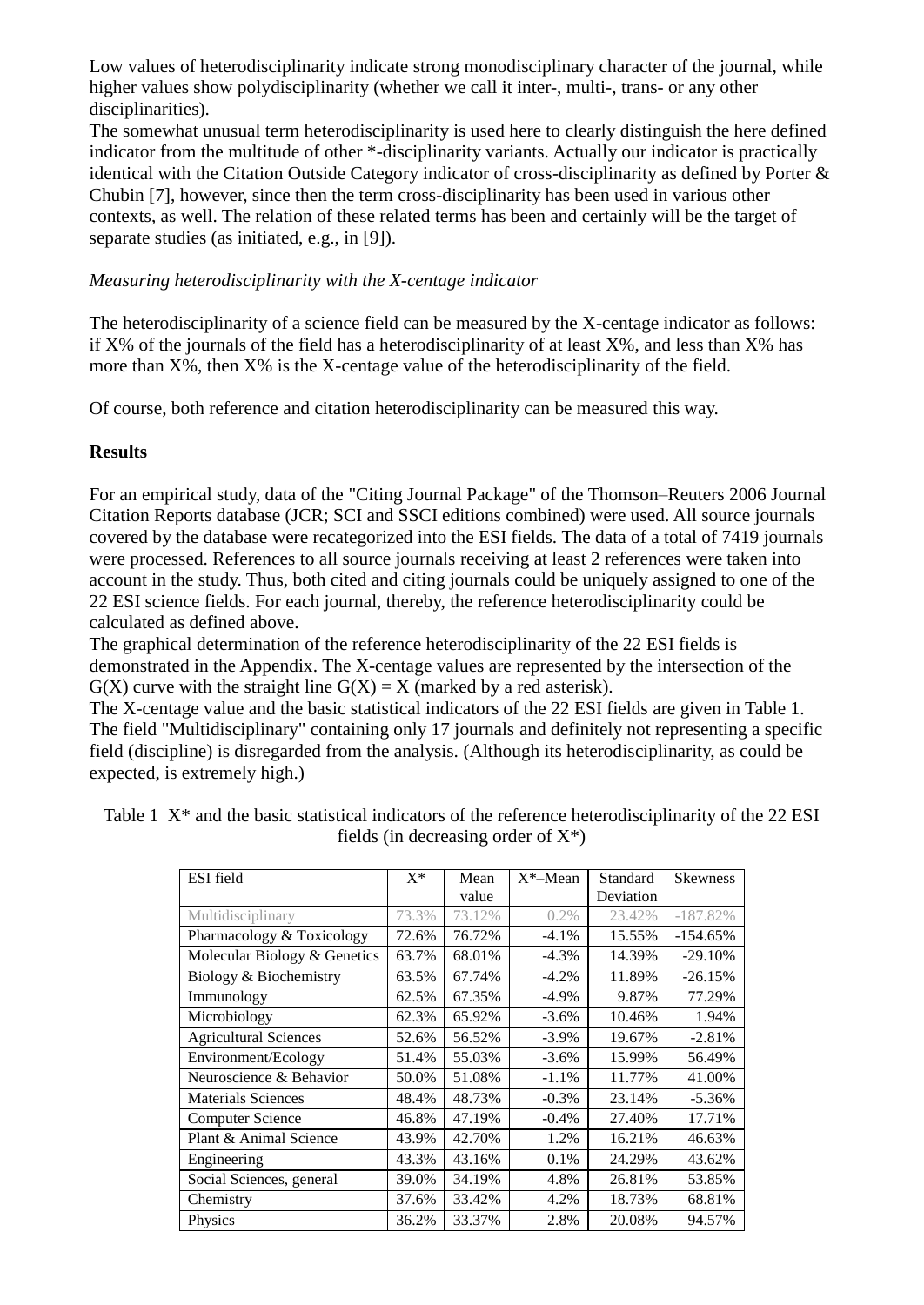| Space Science         | 35.4% | 32.25% | 3.1% | 29.32% | 71.18%  |
|-----------------------|-------|--------|------|--------|---------|
| Psychology/Psychiatry | 35.3% | 30.83% | 4.5% | 19.34% | 76.07%  |
| Clinical Medicine     | 31.4% | 25.21% | 6.2% | 19.39% | 101.12% |
| Geosciences           | 31.1% | 26.84% | 4.3% | 20.33% | 116.29% |
| Economics & Business  | 26.6% | 19.89% | 6.7% | 17.71% | 149.52% |
| <b>Mathematics</b>    | 26.5% | 20.45% | 6.0% | 20.44% | 160.88% |

The X\* and mean values run parallel as testified by Figure 4. Their difference, nevertheless, varies in the -4.9%–+6.7% range, and shows apparent positive correlation with the skewness and a hardly observable dependence on the standard deviation of the distribution (see Figure 5).



Figure 4 Plot of the mean value of the reference heterodisciplinarity of the 21 ESI fields vs  $X^*$ 



Figure 5 Plot of the standard deviation and the skewness of the reference heterodisciplinarity of the 21 ESI fields vs the difference (X\*–Mean)

Apparently, the statistical behavior of the empirical samples was much like it could be expected on the basis of the model studies on the beta distributions.

#### **Conclusion**

The present paper introduces two independent concepts.

*X-centage* is a statistical indicator characterizing distributions of percentage-valued variables in a vein similar to Hirsch's h-index. As the h-index combines the effect of the sample size and the mean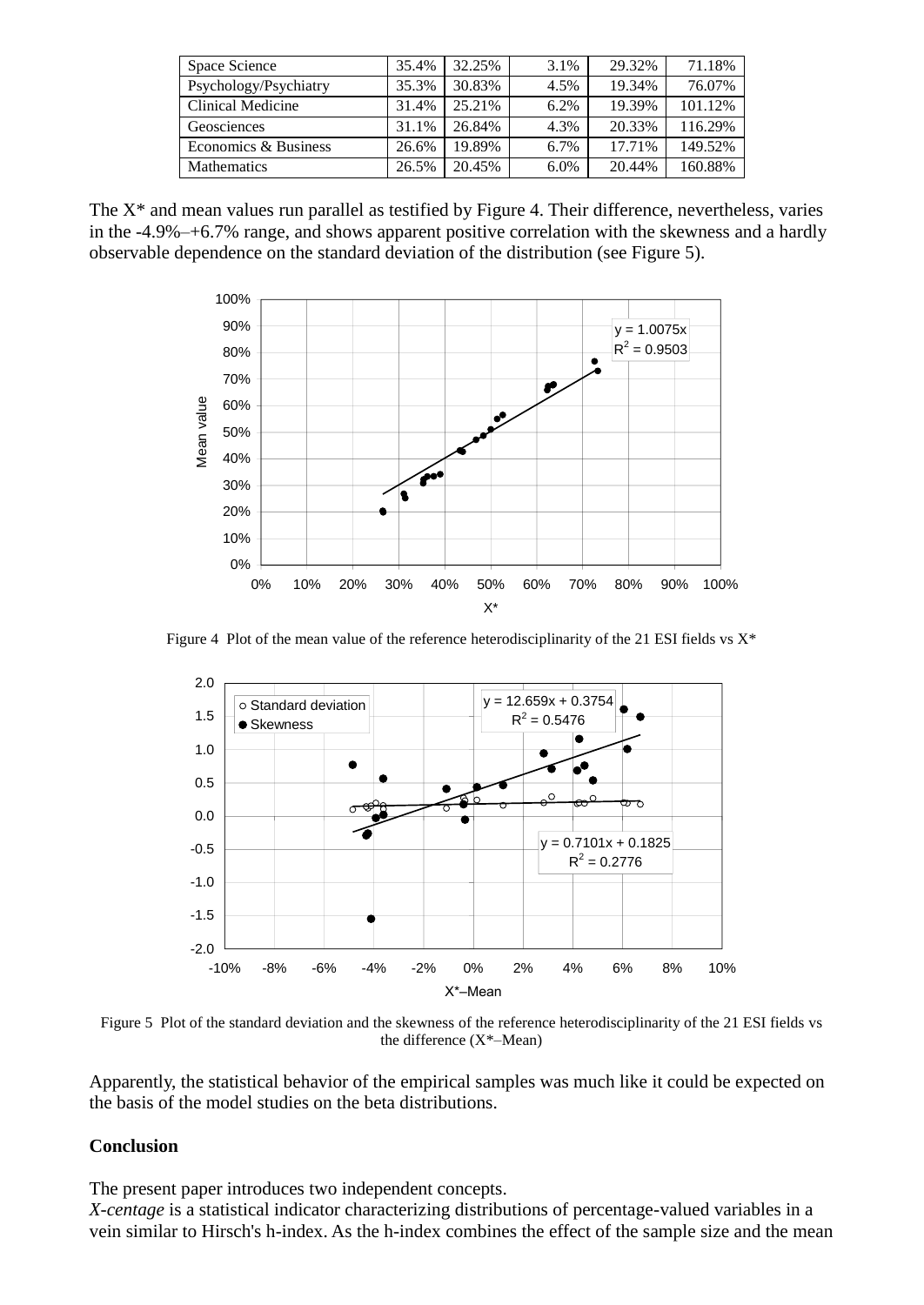value, X-centage reflects both the location (e.g. mean) and the asymmetry (e.g. skewness) of the distribution.

*Heterodisciplinarity* is a measure of polydisciplinarity of any bibliometric object (journal, field, author, etc.) using the disciplinary categorization of references and/or citations provided that the object itself is also categorized within the same system. Heterodisciplinarity is defined then as the percentage share of references/citations to/from sources outside the discipline (field) of the object itself.

It would be presumptuous to state that a new indicator would be the optimal choice to characterize a new concept. The first attempts reported here, however, suggest that using the X-centage indicator to measure reference heterodisciplinarity is a coherent procedure that may deserve further elaboration.

Both concepts can be extended far beyond the limits of the present exercise. The disciplinary categorization and characterization of journals and fields can easily be put into a wider context of aggregated knowledge flow networks or even more general economic and social frameworks, and the X-centage concept itself can lead to derivative measures similarly to the h-index.

### **Acknowledgment**

This work was supported by the European Commission under the FP7 Science in Society Grant No. 266588 (SISOB project).

### **References**

[1] J. E. Hirsch, An index to quantify an individual's scientific output. Proceedings of the National Academy of Sciences of the United States of America, 102, 2005, 16569–16572.

[2] A. Korn, A. Schubert, A. Telcs, Lobby index in networks. Physica A, 388, 2009, 2221–2226.

[3] A. Schubert, A. Korn, A. Telcs, Hirsch-type indices for characterizing networks. Scientometrics, 78(2), 2009, 375–382.

[4] A. Schubert, A Hirsch-type index of co-author partnership ability. Scientometrics, 91(1), 2012, 303–308.

[5] A. Schubert, Jazz discometrics – A network approach, Journal of Informetrics, 6, 2012, 480– 484.

[6] http://en.wikipedia.org/wiki/Beta\_distribution (last access: 14 January, 2014)

[7] A. L. Porter, D. E. Chubin, An indicator of cross-disciplinary research, Scientometrics, 8(3-4), 1985, 161–176.

[8] W. Glänzel, A. Schubert, H.-J. Czerwon, An item-by-item subject classification of papers published in multidisciplinary and general journals using reference analysis, Scientometrics, 44(3), 1999, 427–439.

[9] A. Schubert, Multi- and interdisciplinarity in medical and veterinary literature: Approaches and assertions, ISSI Newsletter, #19, 2009, 48–51.

[10] http://thomsonreuters.com/essential-science-indicators/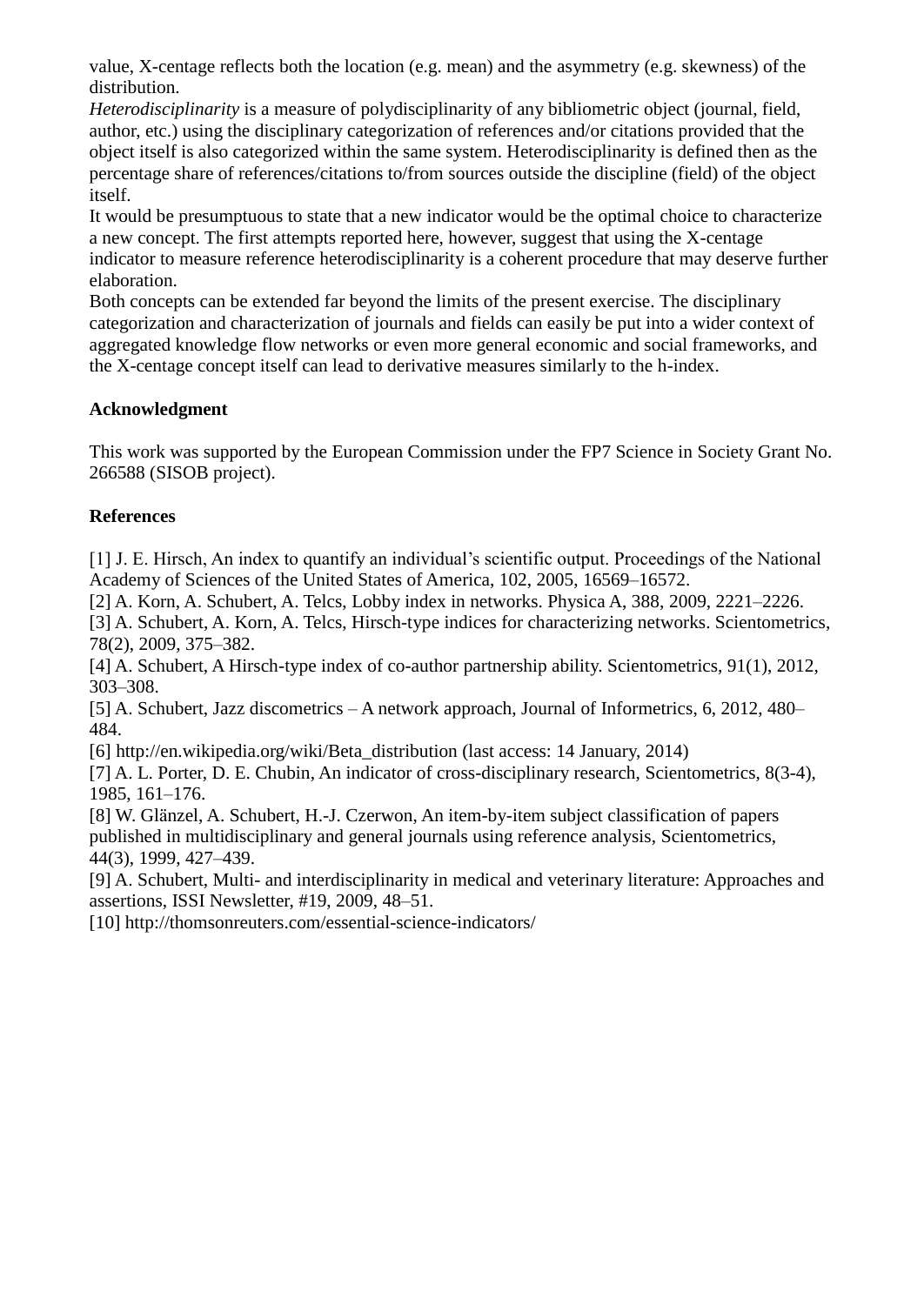



Biology & Biochemistry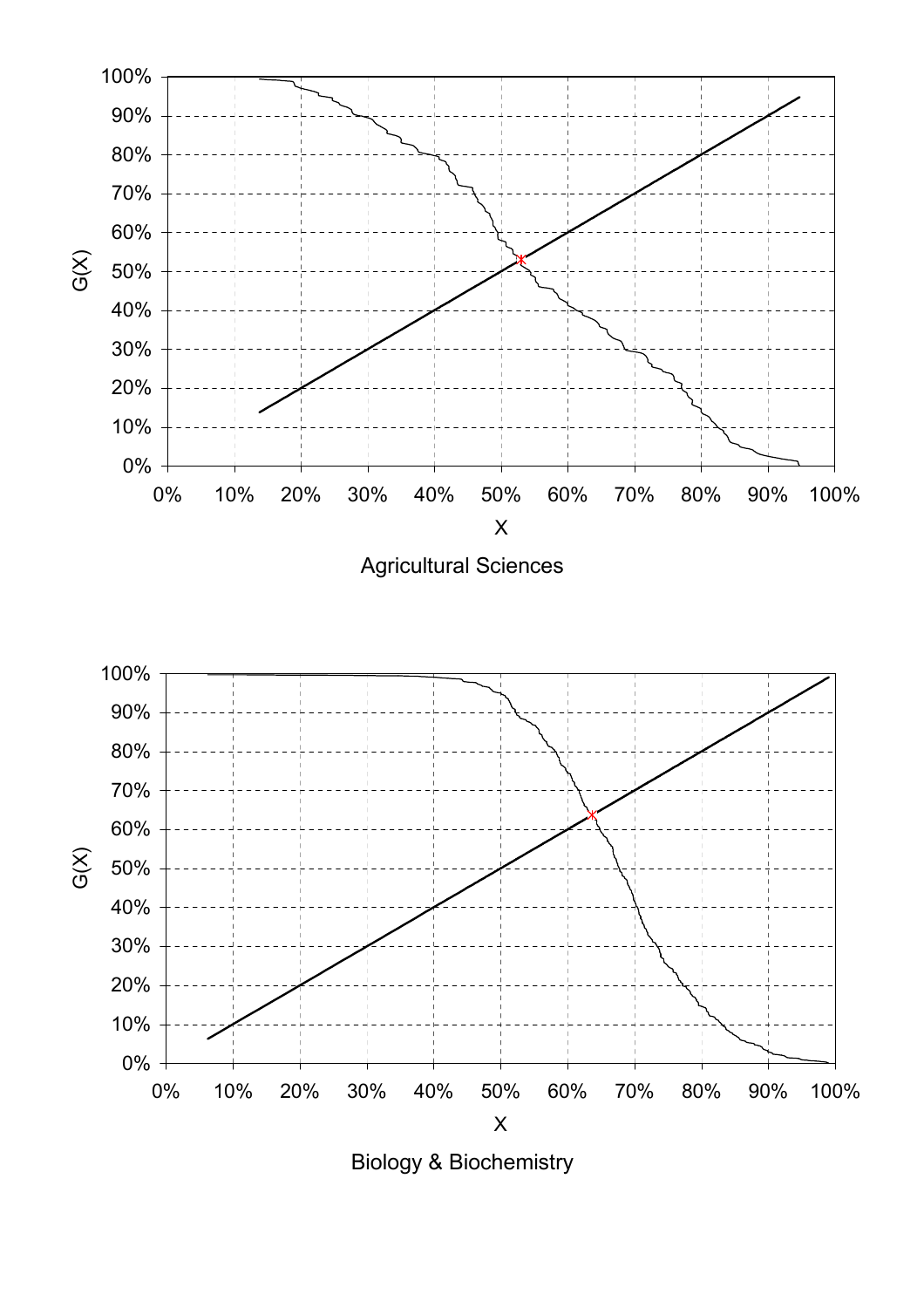





Clinical Medicine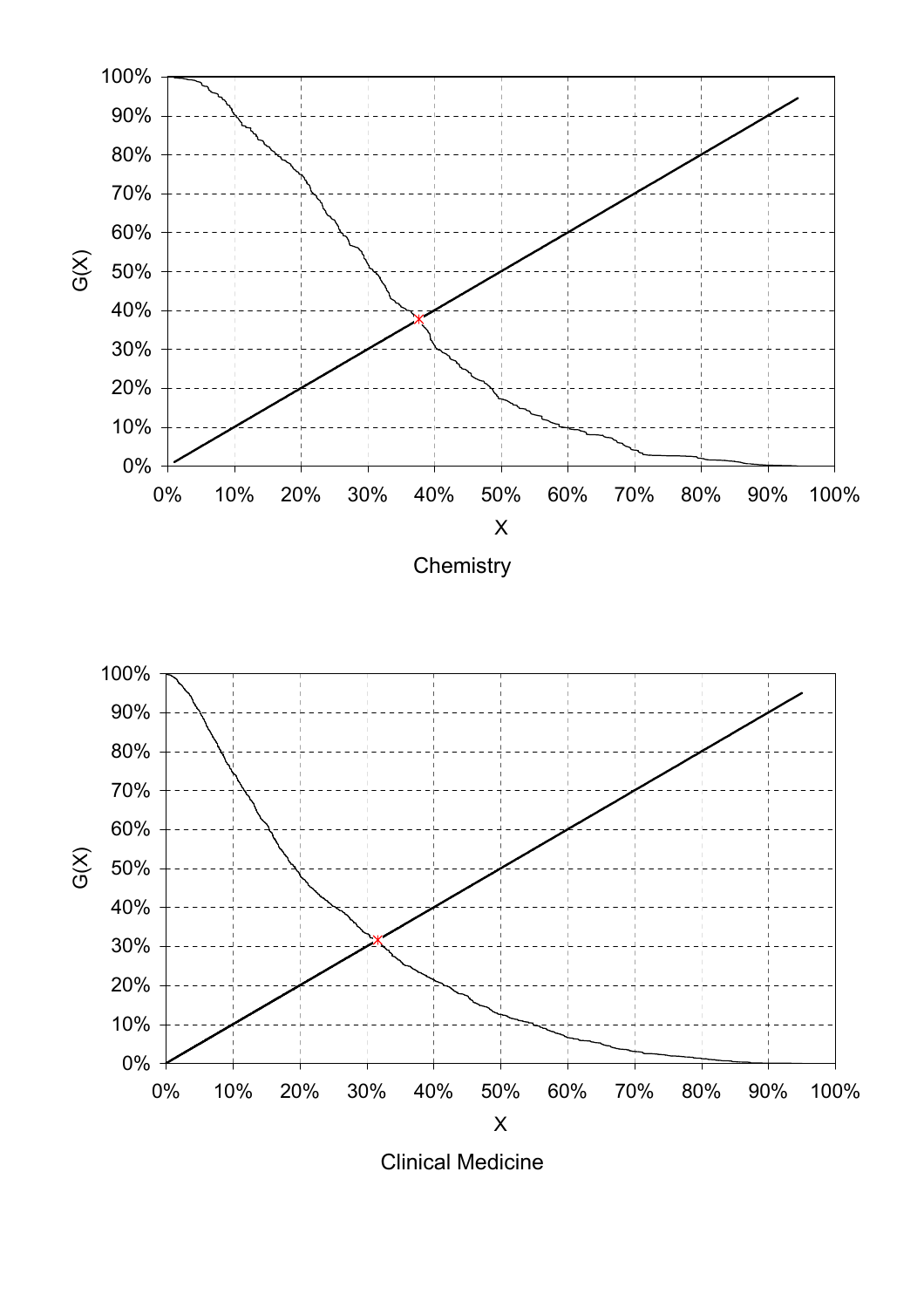



Economics & Business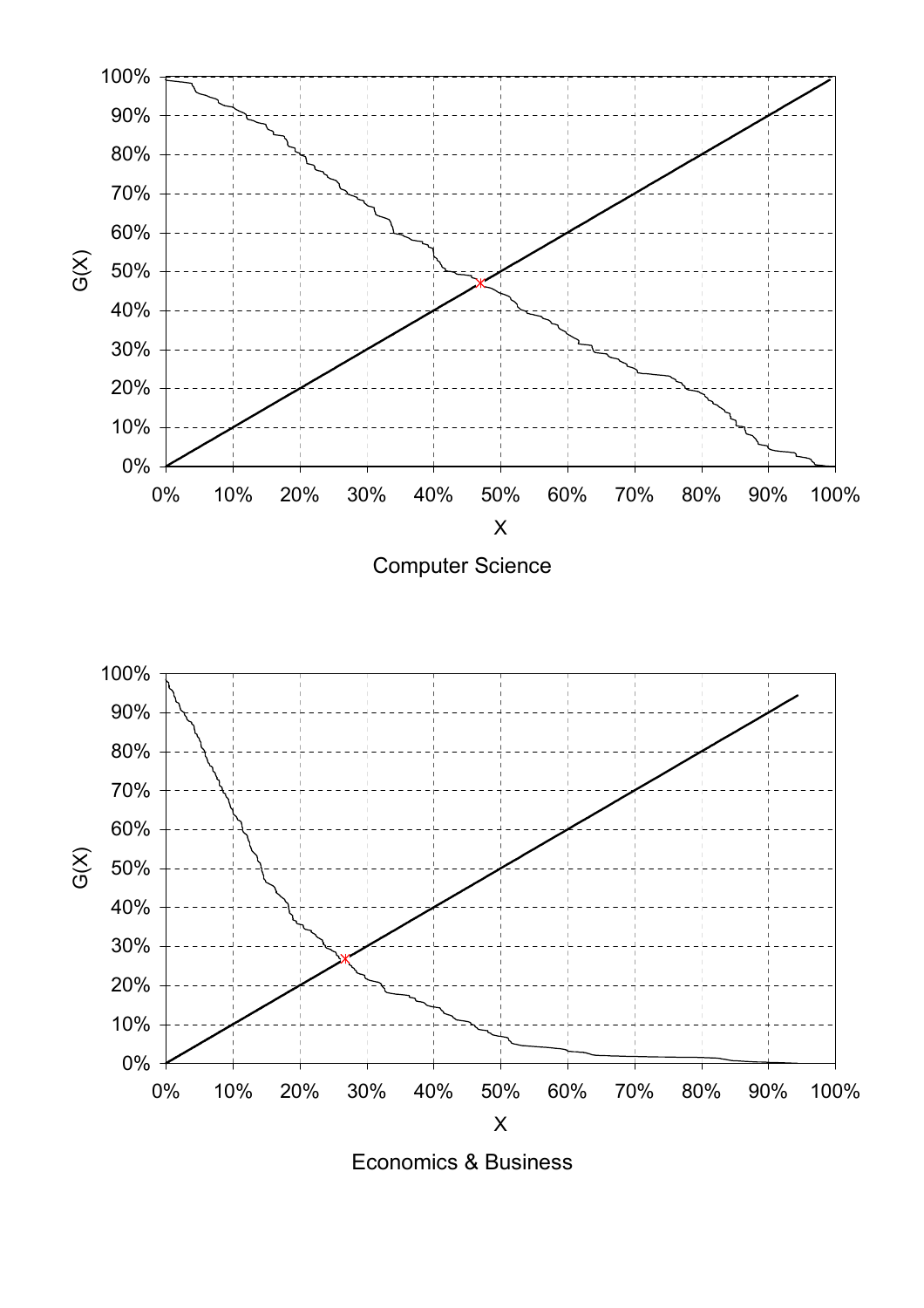

Environment/Ecology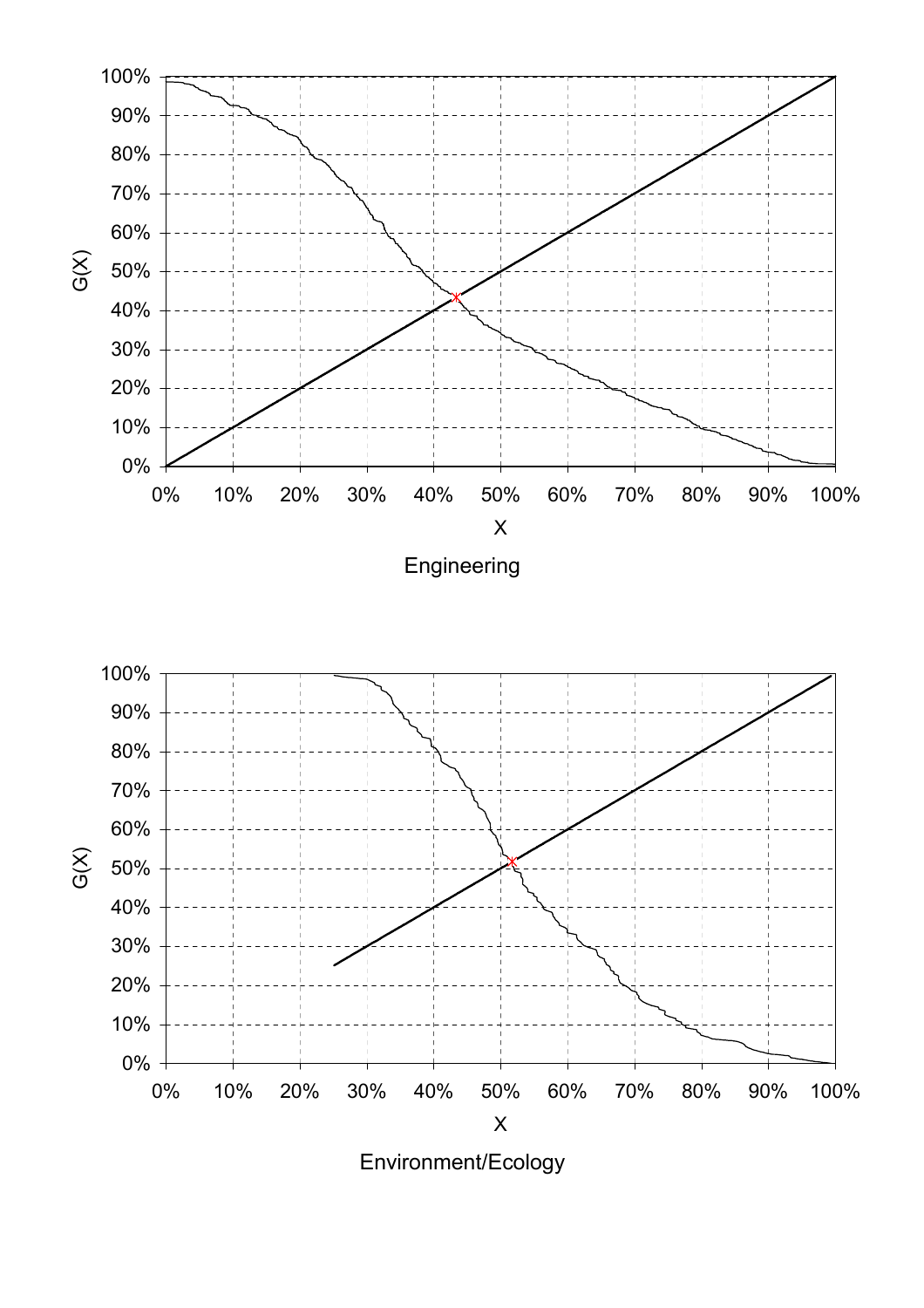

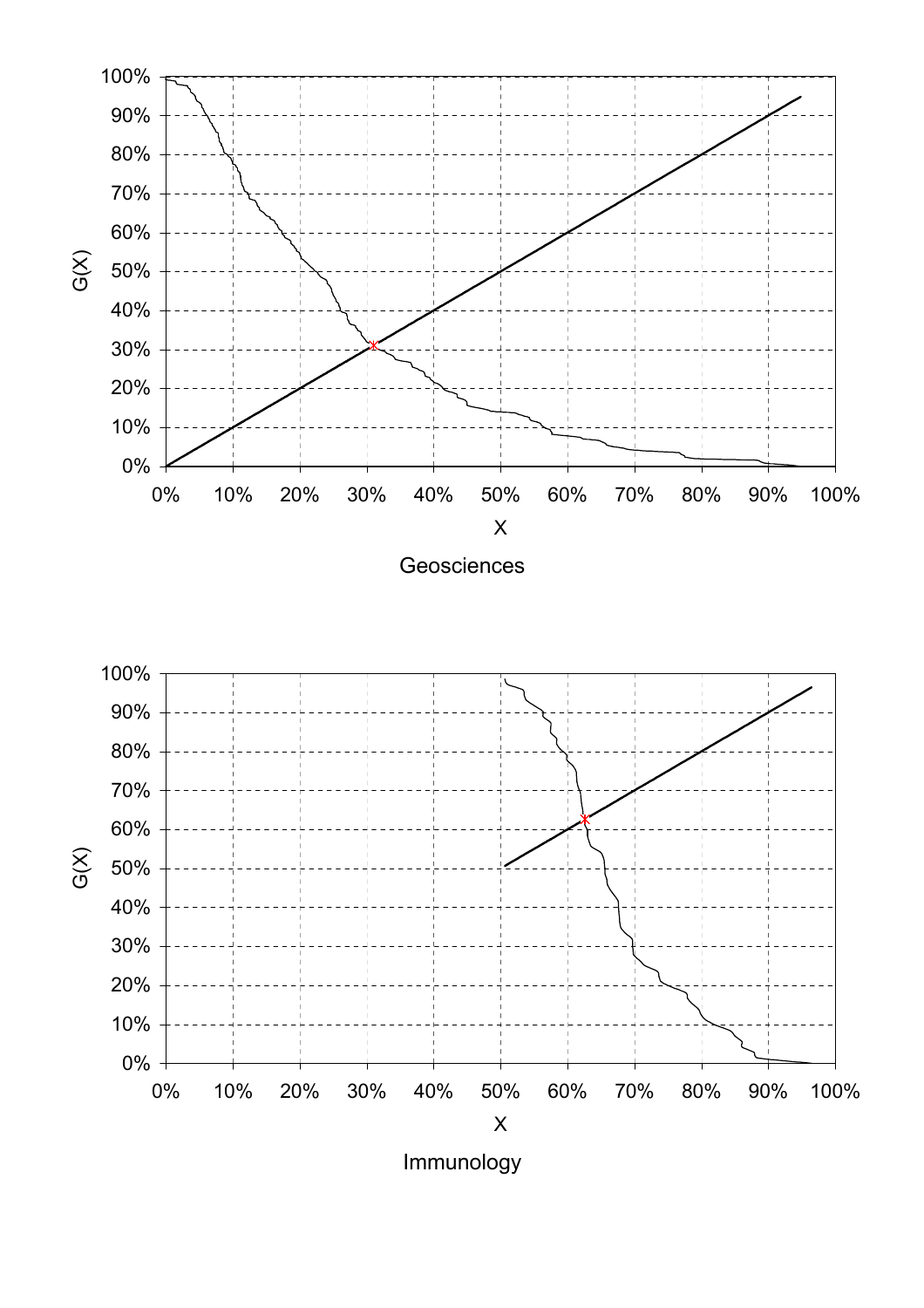

**Mathematics**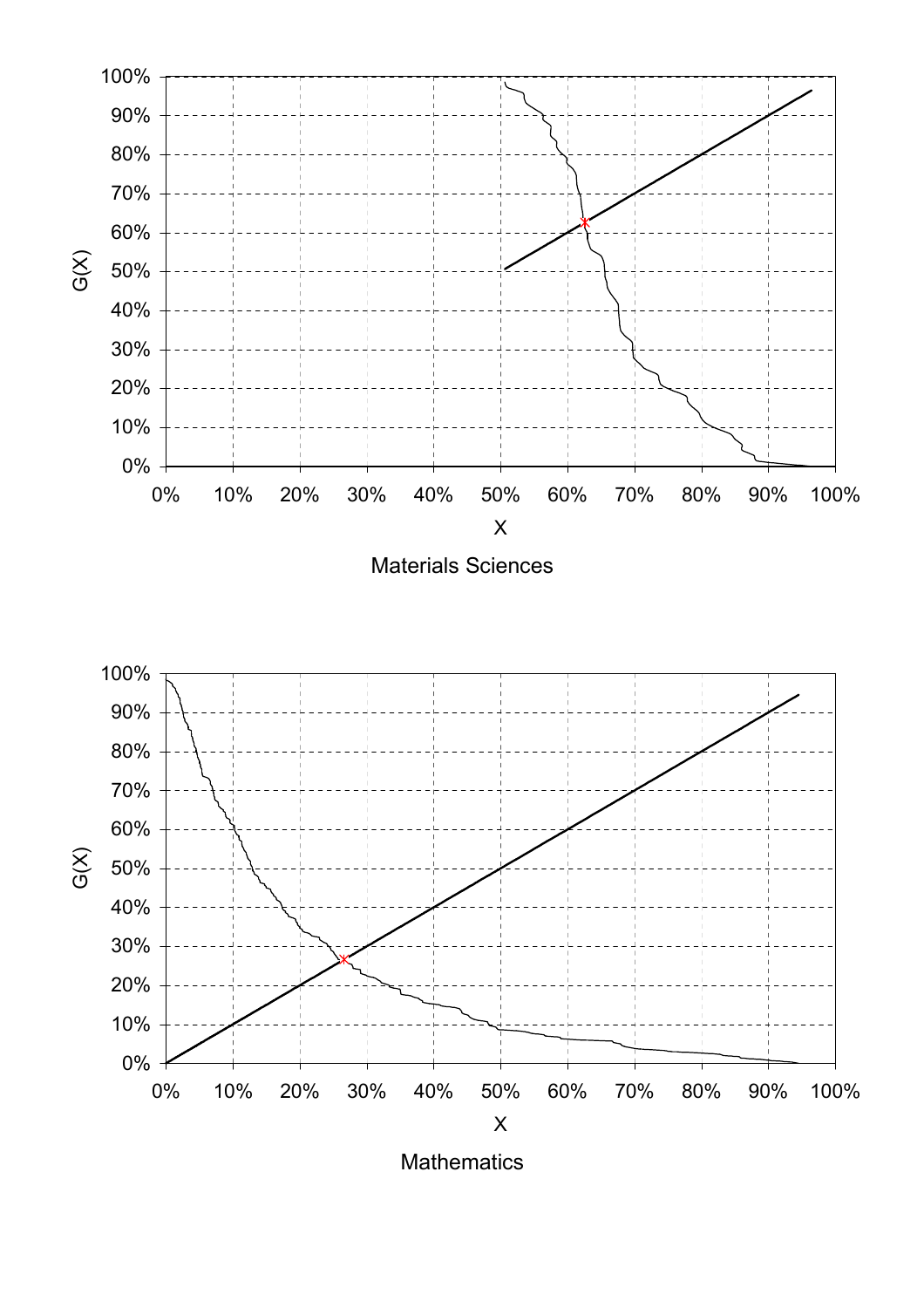

Molecular Biology & Genetics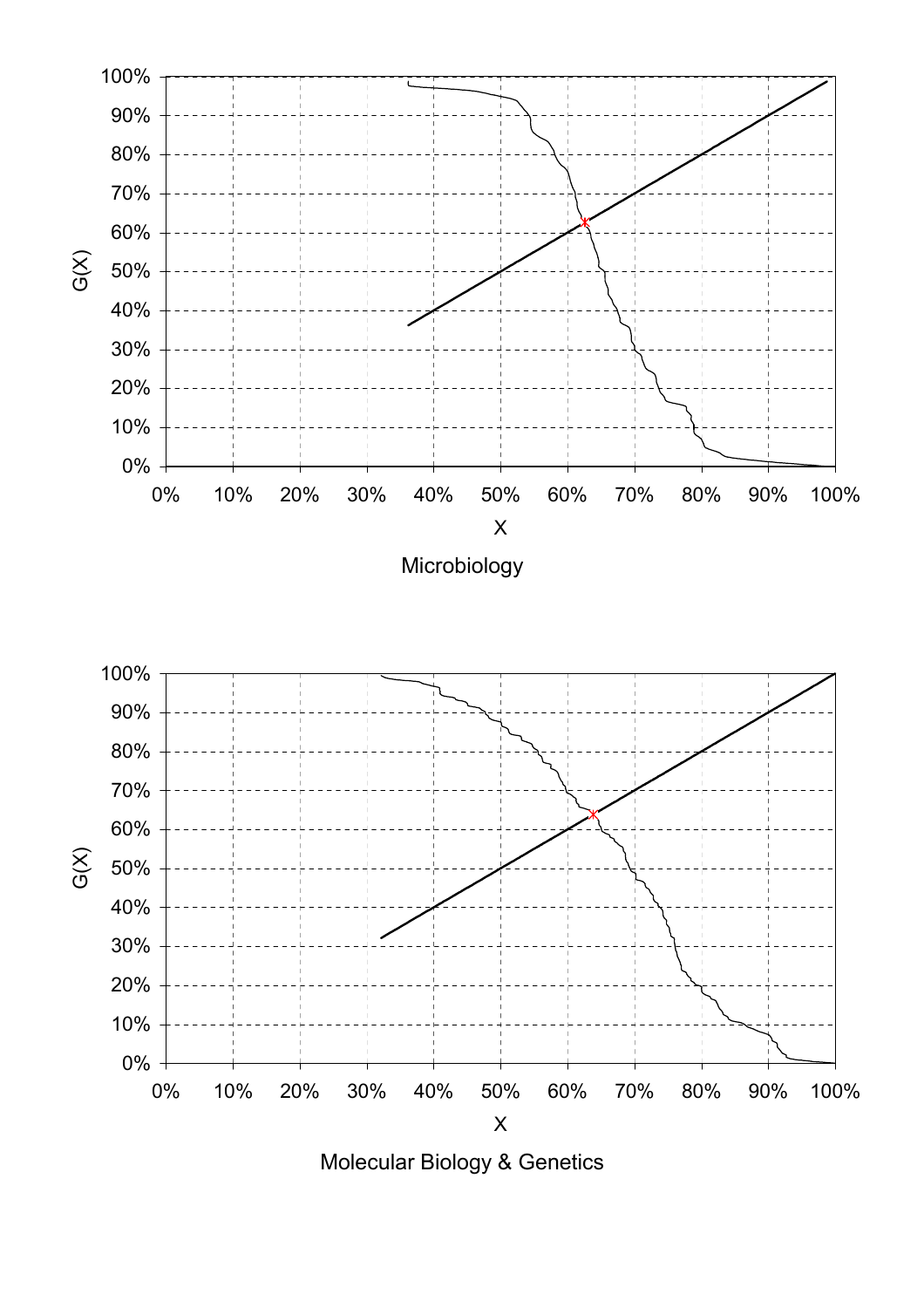

Neuroscience & Behavior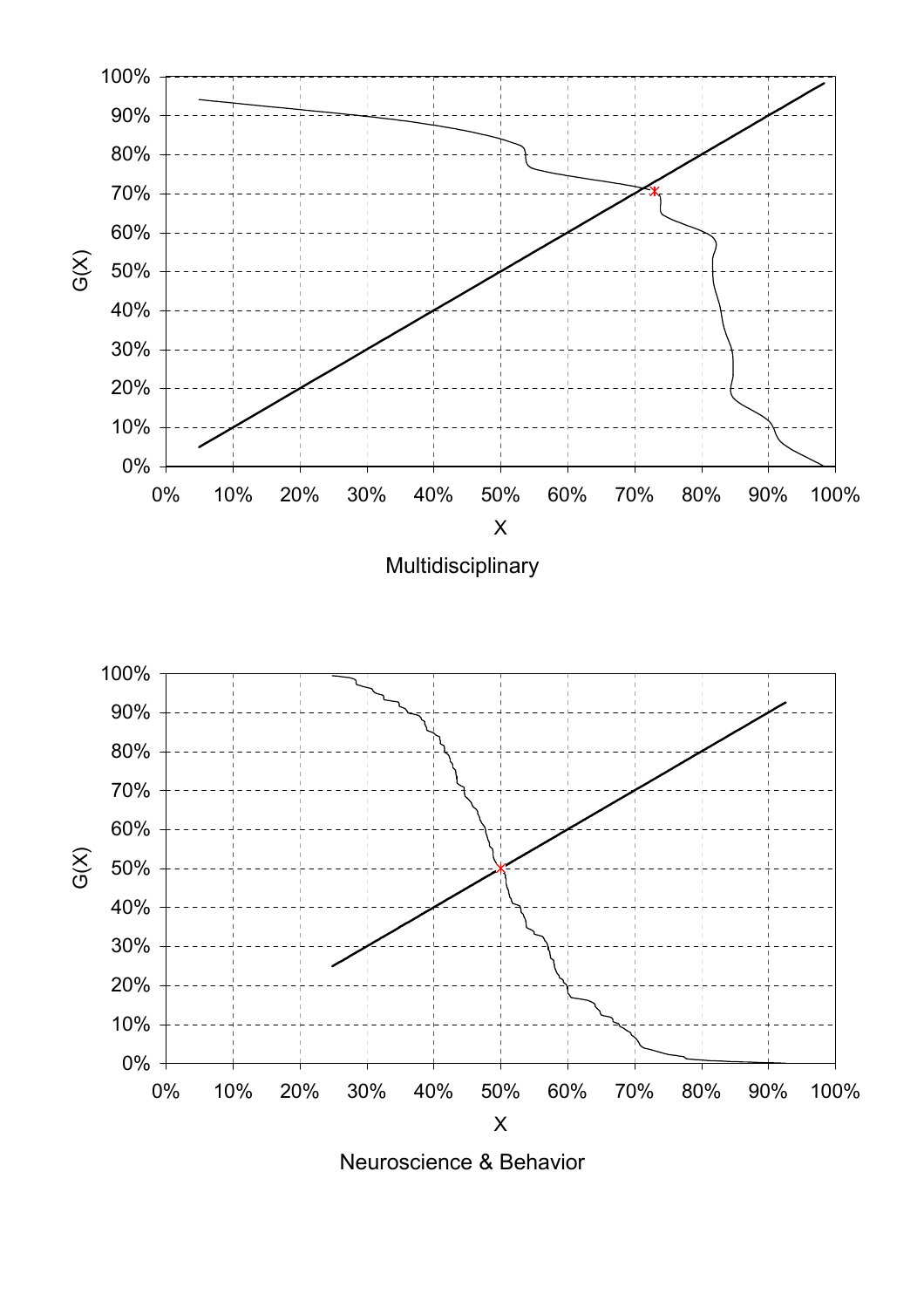

Pharmacology & Toxicology



Physics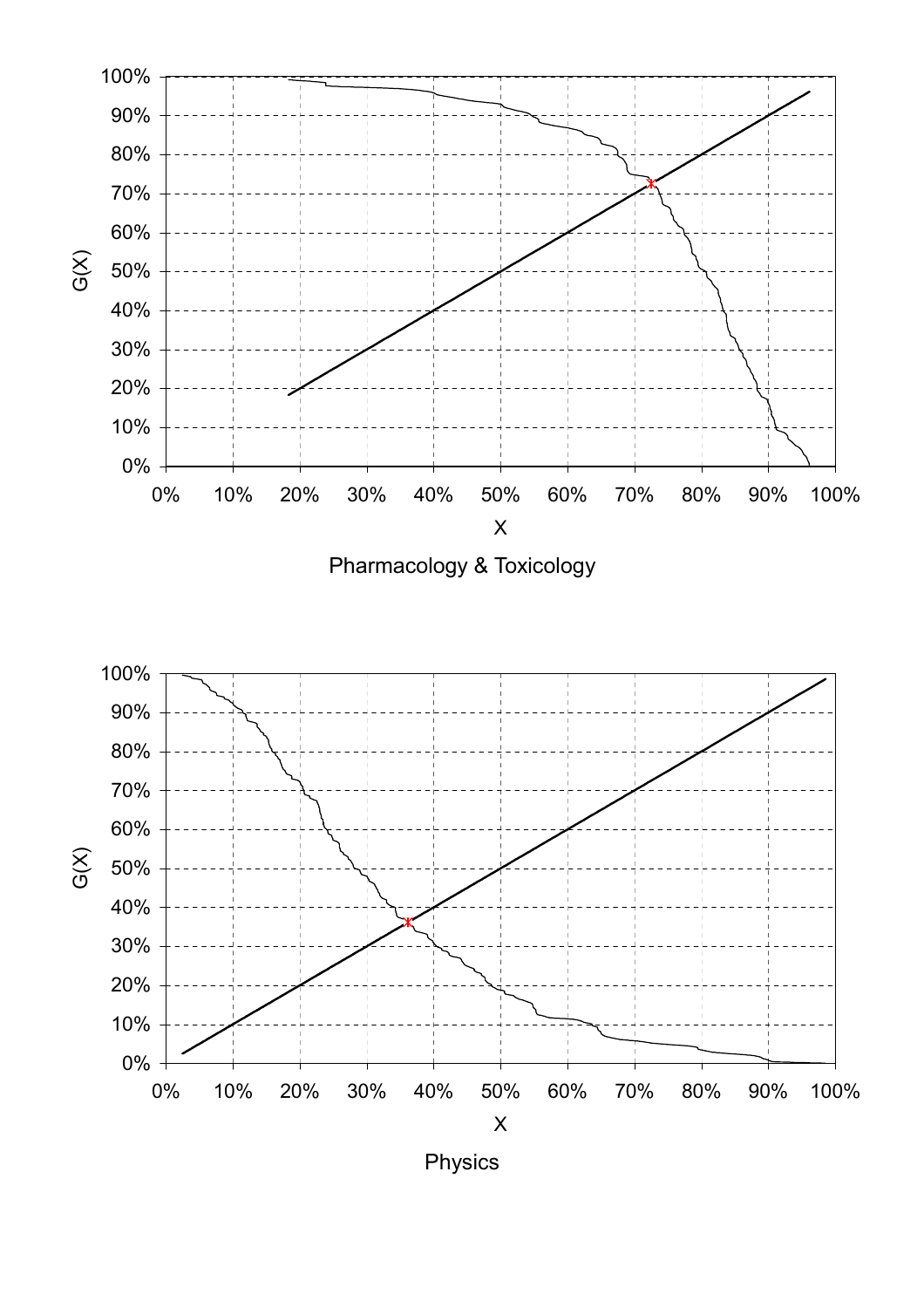

Plant & Animal Science